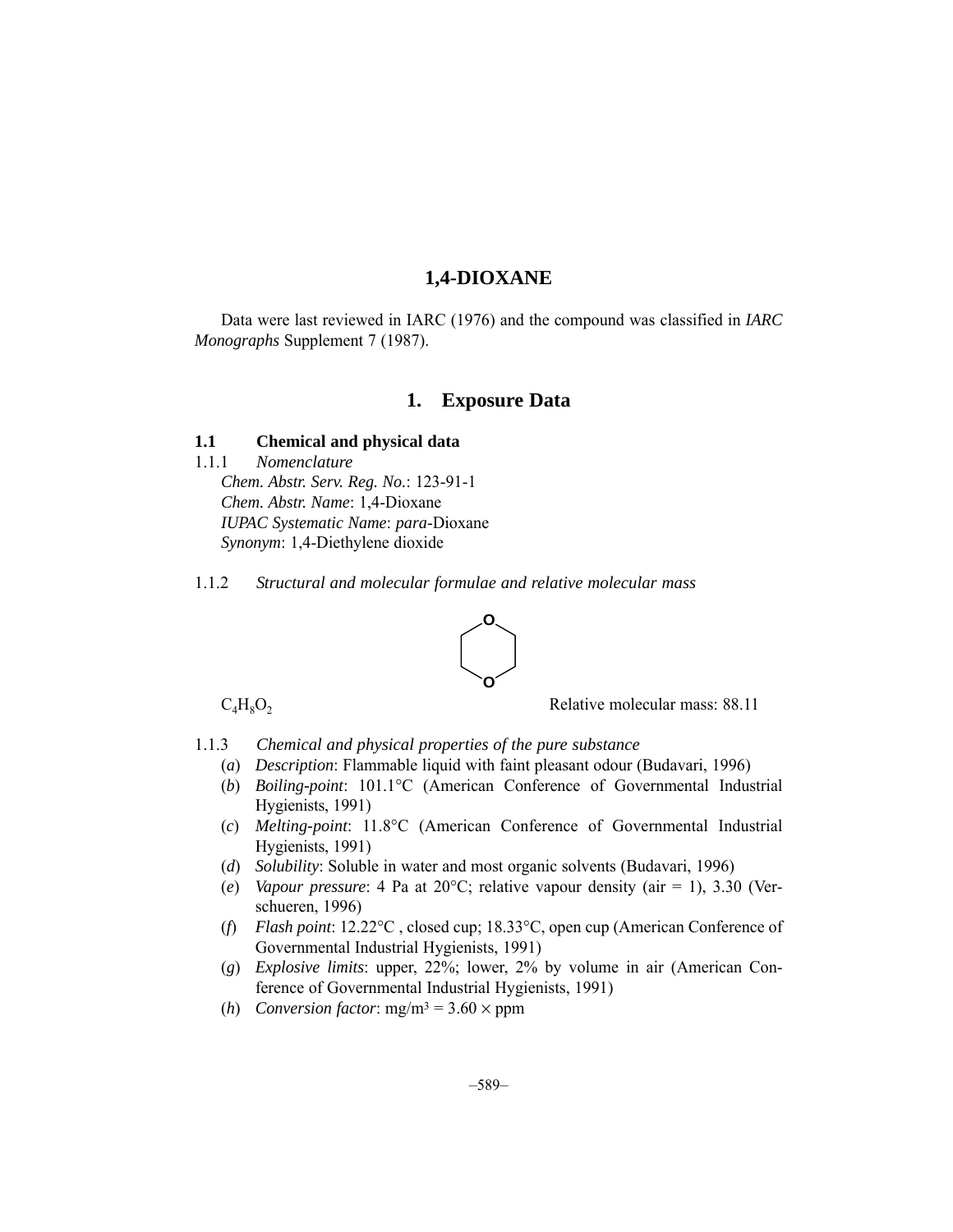#### 590 IARC MONOGRAPHS VOLUME 71

## **1.2 Production and use**

Production of 1,4-dioxane in the United States in 1982 was approximately three thousand tonnes (United States National Library of Medicine, 1997).

1,4-Dioxane is used as a solvent in a wide range of organic products: lacquers; paints; varnishes; paint and varnish removers; wetting and dispersing agent in textile products, dye baths, and stain and printing compositions; cleaning and detergent preparations; cements; cosmetics; deodorants; fumigants; emulsions; and polishing compositions. It is also used as a stabilizer for chlorinated solvents (Lewis, 1993).

# **1.3 Occurrence**

1.3.1 *Occupational exposure*

No data were available to the Working Group.

## 1.3.2 *Environmental occurrence*

1,4-Dioxane has been detected in ambient air samples at low levels at several sites in the United States (United States National Library of Medicine, 1997).

### **1.4 Regulations and guidelines**

The American Conference of Governmental Industrial Hygienists (ACGIH) (1997) has recommended 90 mg/m<sup>3</sup> as the threshold limit value (TLV) for occupational exposures to 1,4-dioxane in the workplace air. Until 1981, the ACGIH TLV was 180 mg/m3 (American Conference of Governmental Industrial Hygienists, 1991). Similar values have been used as standards or guidelines in many countries (International Labour Office, 1991).

No international guideline for 1,4-dioxane in drinking-water has been established (WHO, 1993).

# **2. Studies of Cancer in Humans**

In a prospective mortality study of 165 workers who had been exposed to low concentrations of 1,4-dioxane since 1954, seven deaths had occurred in the manufacturing department by 1975, two of which were from cancer. Expected numbers, based on Texas mortality rates, were 4.9 and 0.9, respectively. In the processing department, five deaths were observed versus 4.9 expected, of which one was from cancer (0.8 expected) (Buffler *et al.*, 1978).

# **3. Studies of Cancer in Experimental Animals**

1,4-Dioxane was tested in rats and guinea-pigs by oral administration: it produced malignant tumours of the nasal cavity and liver in rats and tumours of the liver and gallbladder in guinea-pigs. It was also active as a promoter in a two-stage skin carcino-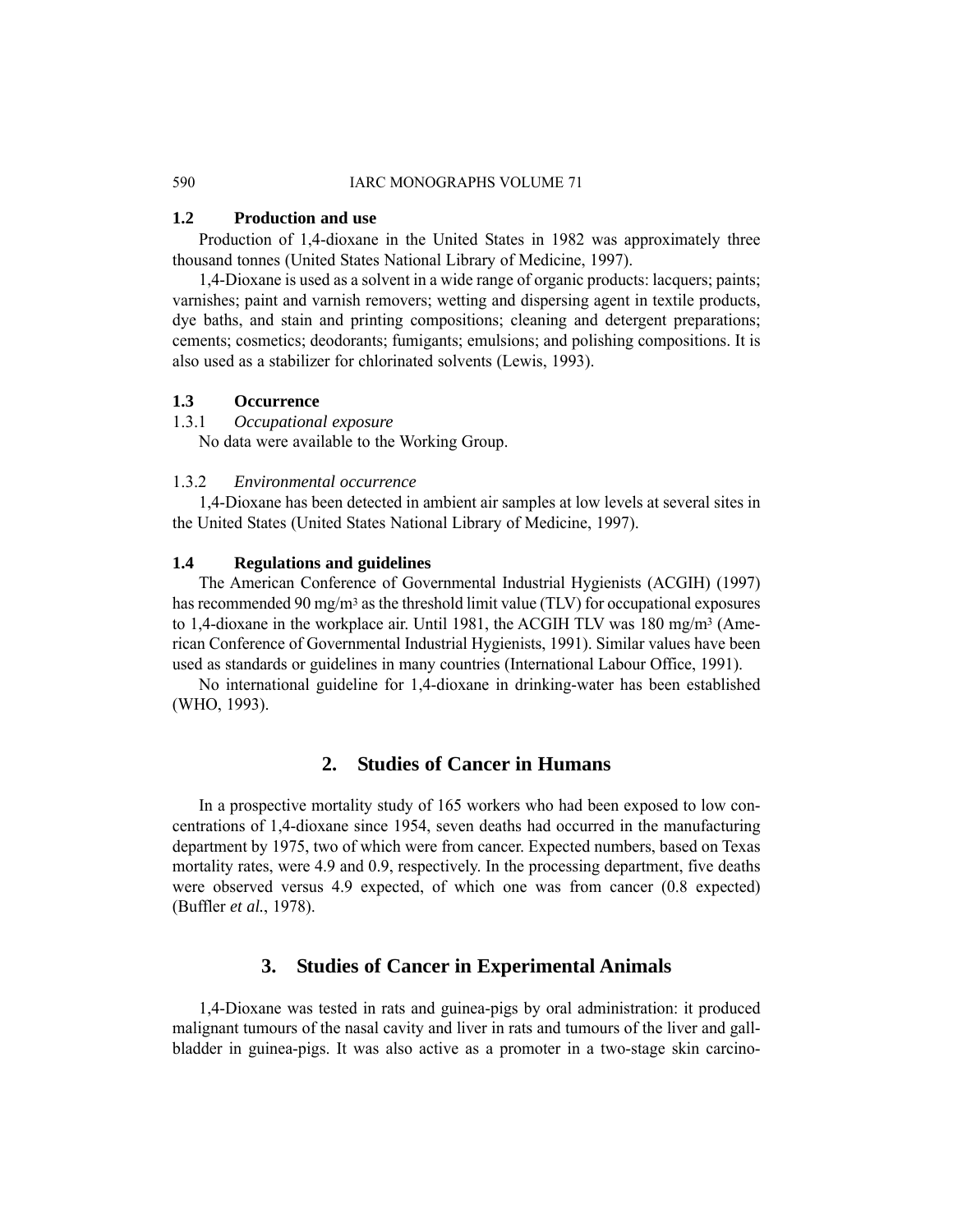#### 1.4-DIOXANE 591

genesis study in mice. No carcinogenic effect was observed in one inhalation study in rats (IARC, 1976).

## **3.1 Oral administration**

## 3.1.1 *Mouse*

Groups of 50 male and 50 female  $Cr$ *j*: $BDF_1$  mice [age unspecified] were administered 1,4-dioxane (purity,  $> 99\%$ ) at 0, 500, 2000 or 8000 mg/L (ppm) in the drinking-water for 104 weeks. Survival of the two high-dose female groups was reduced. 1,4-Dioxane increased the incidence of hepatocellular adenomas and carcinomas combined in males from 22/50 in controls, to 36/50 low-dose, 45/50 mid-dose and 44/50 high-dose [*p* < 0.01 for all comparisons, Fisher's exact test] and in females from  $4/50$  in controls, to  $36/50$  lowdose, 50/50 mid-dose and 47/50 high-dose [*p* < 0.01 for all comparisons, Fisher's exact test]. One nasal cavity tumour occurred in a high-dose female (Yamazaki *et al*., 1994).

#### 3.1.2 *Rat*

Groups of 50 male and 50 female F344/DuCrj rats [age not given] were administered 1,4-dioxane (purity > 99%) at 0, 200, 1000 or 5000 mg/L (ppm) in the drinking-water for 104 weeks. Survival of exposed males and females was reduced. In males, combined hepatocellular adenoma and carcinoma occurred in 0/50 controls, 2/50 low-dose, 4/50 mid-dose and  $38/50$  high-dose animals  $[p \le 0.01]$ , Fisher's exact test. In females, combined hepatocellular adenomas and carcinomas occurred in 1/50 controls, 0/50 low-dose, 5/50 mid-dose and 48/50 high-dose rats  $[p < 0.01]$ , Fisher's exact test. Mesotheliomas of the peritoneum were found in 28/50 high-dose males compared with 2/50 controls  $[p < 0.01]$ , Fisher's exact test. The incidence of subcutaneous fibromas and mammary fibroadenomas in high-dose males was greater than in the control group (12/50 and 4/40 versus 5/50 and 1/50, respectively). In females, nasal cavity tumours were found in 7/50 high-dose rats compared with  $0/50$  controls  $[p < 0.05]$ , Fisher's exact test, and mammary adenomas were found in 16/50 high-dose rats compared with  $6/50$  controls  $[p < 0.01]$ , Fisher's exact test] (Yamazaki *et al*., 1994).

## **3.2 Intraperitoneal injection**

*Mouse*: Groups of 30 male A/J mice, six to eight weeks of age, were administered 1,4-dioxane [purity unspecified] by intraperitoneal injection three times per week for eight weeks for total doses of 0, 400, 1000 and 2000 mg/kg bw. The high dose increased the multiplicity of lung tumours to 0.97 per mouse ( $p < 0.05$ ) compared with 0.28 per mouse in controls given vehicle alone (Maronpot *et al*., 1986).

In a mouse-lung adenoma assay, 1,4-dioxane produced a significant increase in the incidence of lung tumours in males given an intermediate intraperitoneal dose; no such increase was noted in males given a lower or higher intraperitoneal dose or in females given three intraperitoneal doses or in either males or females given 1,4-dioxane orally (Stoner *et al.*, 1986).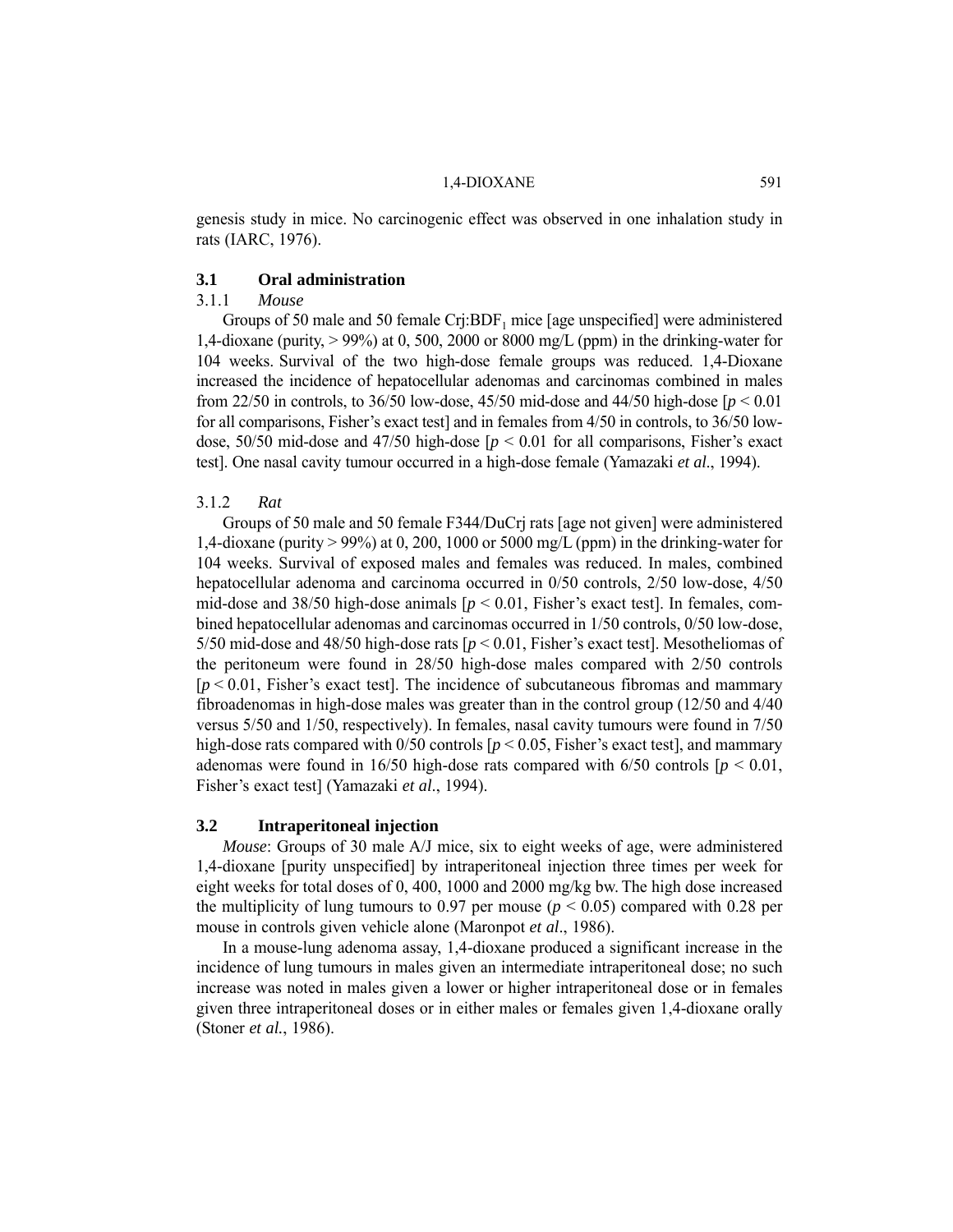## 592 IARC MONOGRAPHS VOLUME 71

## **3.3 Administration with known carcinogens**

*Rat*: Groups of 8–11 male Sprague-Dawley rats and 19 controls, weighing 200 g, were administered 1,4-dioxane (purity, 99.5%) by gavage once a day on five days per week for seven weeks at a dose of 0, 100 or 1000 mg/kg bw beginning five days after partial hepatectomy and injection of a single dose of 30 mg/kg bw *N*-nitrosodiethylamine (NDEA) to initiate hepatocarcinogenesis. The high dose increased the multiplicity of hepatic foci to 4.7 per cm<sup>2</sup> ( $p < 0.01$ ) compared with 1.3 per cm<sup>2</sup> with NDEA initiation alone. In two other groups of rats, 100 or 1000 mg/kg 1,4-dioxane alone did not induce foci (Lundberg *et al*., 1987).

# **4. Other Data Relevant to an Evaluation of Carcinogenicity and its Mechanisms**

## **4.1 Absorption, distribution, metabolism and excretion**

The toxicology of 1,4-dioxane has been reviewed and evaluated comprehensively (DeRosa *et al*., 1996), including a full summary of its disposition in animals and humans. 1,4-Dioxane is rapidly absorbed and metabolized and does not accumulate in the body, but the saturation of metabolism at high doses is of toxicological relevance.

#### 4.1.1 *Humans*

#### (*a*) *Inhalation exposure*

Young *et al.* (1977) exposed four volunteers to 50 ppm [180 mg/m<sup>3</sup>] 1,4-dioxane vapour for 6 h. It was rapidly taken up, with plasma levels reaching a plateau after 3 h. The major metabolite, β-hydroxyethoxyacetic acid (HEAA), was detected during the exposure period. At the end of the exposure, plasma levels of 1,4-dioxane fell with a halflife of 59 min. HEAA plasma levels reached their peak 1 h after the end of the exposure and fell thereafter with a half-life of 48 min. The absorption rate of 1,4-dioxane under these conditions was 76.1 mg/h and the total dose was 5.4 mg/kg. The dominant route of elimination was oxidation to HEAA, which is rapidly cleared in the urine; 47% of the dose was excreted as HEAA during exposure and excretion was complete within 8 h of the end. The excretion half-life of HEAA was 2.7 h and its renal clearance was 121 mL/min, which indicates clearance by glomerular filtration, as creatinine clearance in these subjects was 124 mL/min. Renal clearance of 1,4-dioxane was 0.34 mL/min, compared with its metabolic clearance of 75 mL/min.

During workplace exposures of 1.6 ppm  $[5.8 \text{ mg/m}^3]$  1,4-dioxane for 7.5 h, at the end of the workday, the levels of HEAA were 118-fold those of 1,4-dioxane (urinary concentrations of 414 and 3.5 μmol/L, respectively), showing rapid and very extensive metabolism (Young *et al*., 1976).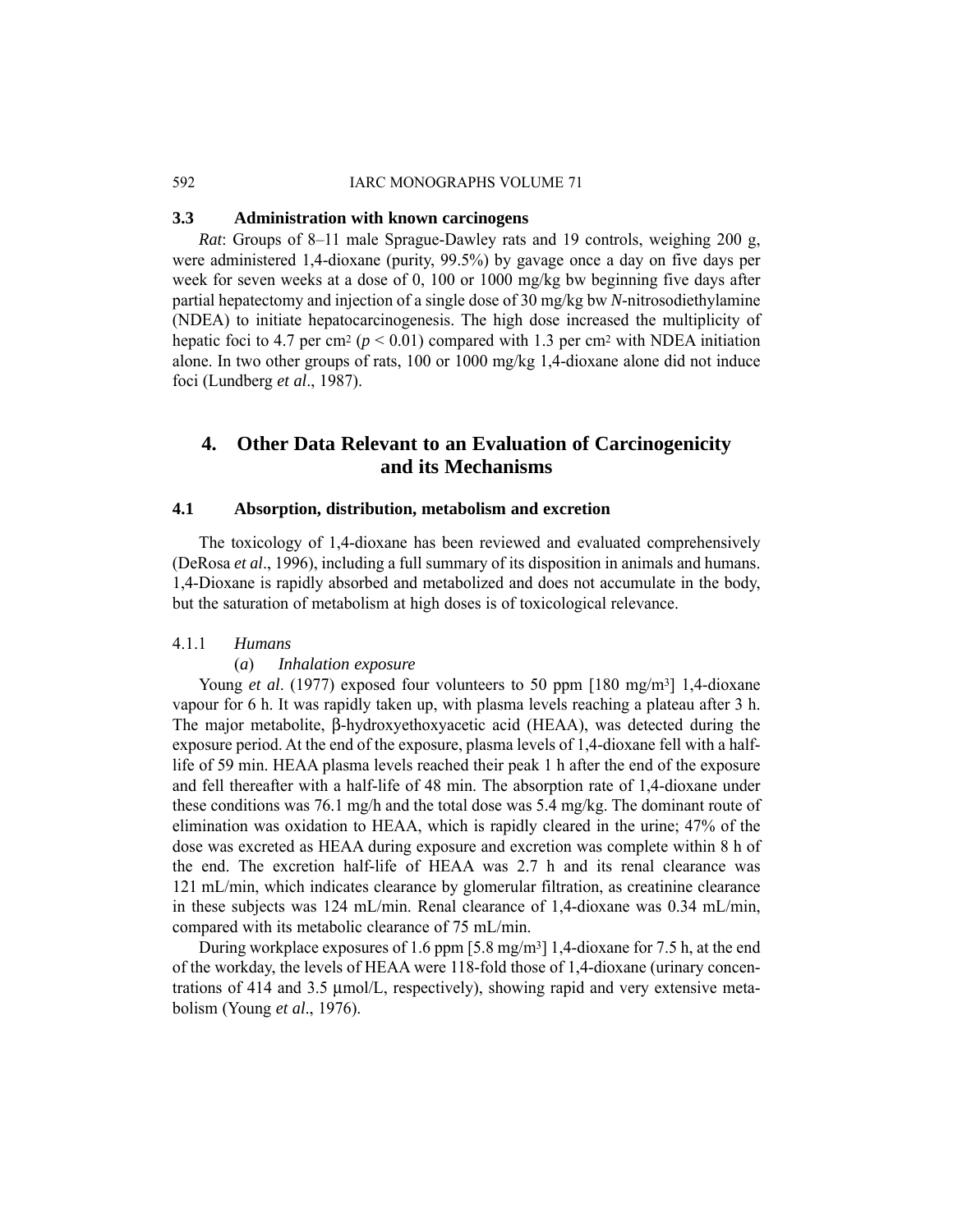#### 1,4-DIOXANE 593

#### (*b*) *Dermal absorption*

The penetration of 1,4-dioxane through human skin is poor. In-vitro studies show that 3.2% of an applied dose passes through excised skin under occlusion and only 0.3% when not occluded (ECETOC, 1983).

#### 4.1.2 *Experimental systems*

Young *et al.* (1978) exposed rats by inhalation to 50 ppm [180 mg/m<sup>3</sup>] 1,4-dioxane for 6 h, resulting in an estimated absorbed dose of 71.9 mg/kg which was recovered as 6.8 μg 1,4-dioxane and 21.3 mg HEAA in the 0–48 h urine. These data are consistent with quantitative absorption of 1,4-dioxane after inhalation. These authors also administered orally 10, 100 or 1000 mg/kg bw  $[14C]1,4$ -dioxane to rats. In each case, absorption was complete within 24 h. Of the low dose, 99% was excreted in the urine within 24 h; this fell to 86% of the 100-mg/kg bw and 76% of the 1000 mg/kg bw dose within 72 h. This reduction in urinary excretion was compensated by exhalation as unchanged 1,4-dioxane at a rate of 0.43% at 10 mg/kg bw, 5% at 100 mg/kg bw and 25% at 1000 mg/kg bw.

The principal route of metabolism of dioxane is C-oxidation, giving a lactone which exists principally in the open-chain form of HEAA. The proportion detected as the lactone (1,4-dioxane-2-one) depends upon the analytical techniques used (Braun & Young, 1977; Woo *et al*., 1978). A small percentage of the dose (2–3%) is excreted as  $14CO<sub>2</sub>$ , presumably arising from β-oxidation of HEAA.

Young *et al.* (1978) also gave rats oral daily doses of 10 or 1000 mg/kg bw [<sup>14</sup>C]1,4dioxane for 17 days. Urine was collected for 20 days and 99% and 82% of the 10 and 1000 mg/kg doses were recovered, respectively, with 1% and 9% exhaled as dioxane and 4% and  $7\%$  as  $14CO<sub>2</sub>$ .

The single-dose data show that the formation of HEAA is saturated as the dose is increased, throwing emphasis upon alternate pathways of elimination. Comparison of the single- and repeated-dose data suggests that the conversion of 1,4-dioxane to HEAA is induced by repeated administration.

The saturation of the clearance of 1,4-dioxane as a function of dose was shown clearly after intravenous administration of 3, 10, 30, 100 and 1000 mg/kg bw to rats (Young *et al*., 1978). At 3 and 10 mg/kg, the elimination half-life of 1,4-dioxane was 1.1 h but, as the dose increased, this became progressively longer. The clearance decreased from 3.33 mL/min at 3 mg/kg bw to 0.25 mL/min at 100 mg/kg bw, this being due to decreased metabolic clearance. At 10 mg/kg bw, 5% of a dose of  $[14C]1,4$ -dioxane was excreted unchanged in urine and expired air, while at 1000 mg/kg, excretion of unchanged 1,4 dioxane rose to 38%. The major metabolite HEAA accounted for 92% of the 10 mg/kg dose and 60% at 1000 mg/kg bw.

These findings are complemented by those of Woo *et al*. (1977a), who gave rats 1000, 2000, 3000 or 4000 mg/kg bw [14C]1,4-dioxane by intraperitoneal injection and found that saturation of the formation of HEAA occurred at about 3000 mg/kg.

The metabolism of 1,4-dioxane to HEAA has the characteristics of a mixed-function oxidase-mediated reaction (Woo *et al*., 1977b, 1978) and the administration of 1,4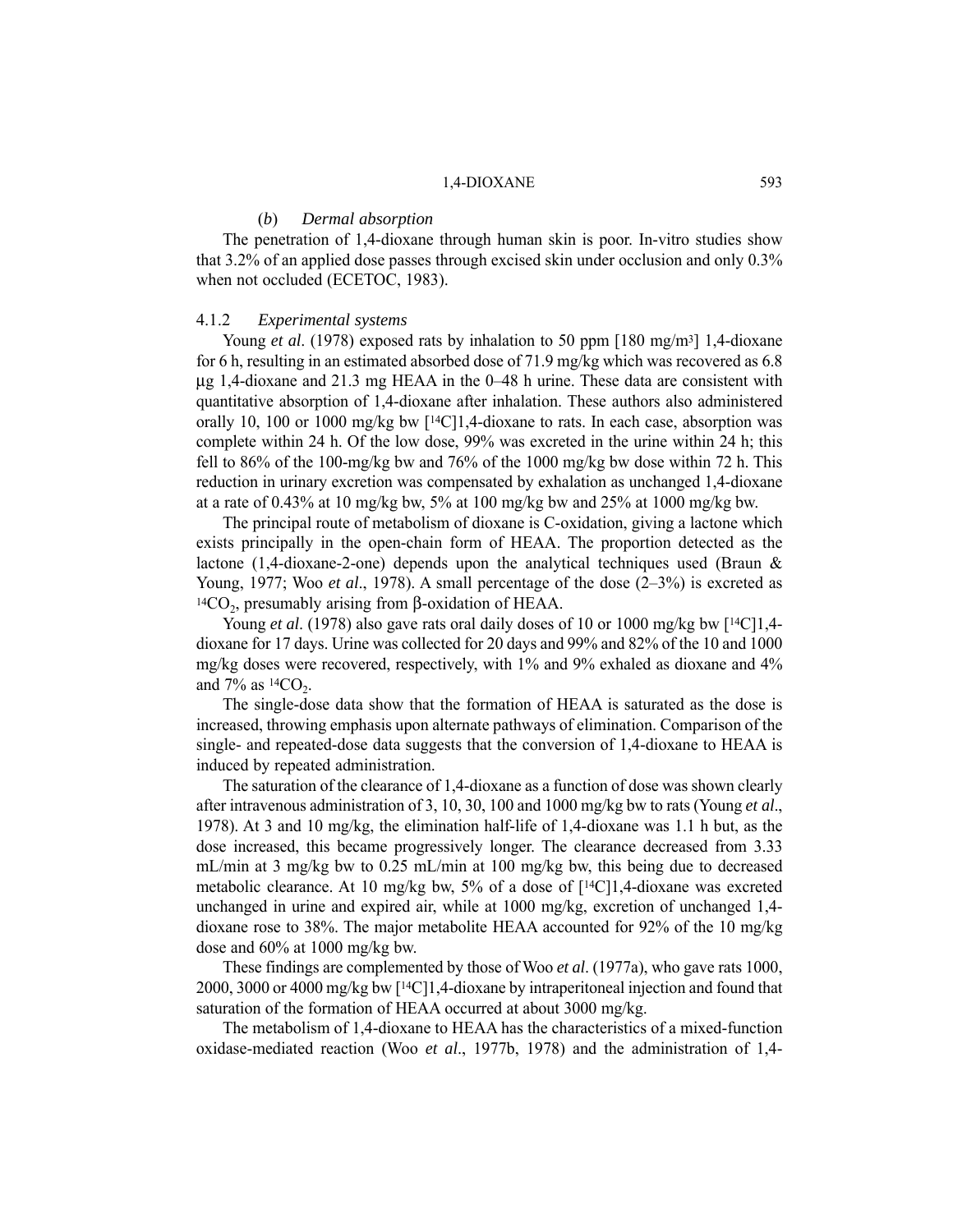dioxane to rats resulted in increased hepatic microsomal aniline hydroxylase and aminopyrine *N*-demethylase activities (Dietz *et al*., 1982).

### **4.2 Toxic effects**

## 4.2.1 *Humans*

In a cohort of workers exposed to various concentrations of 1,4-dioxane at the workplace (0.02–47.8 mg/m3), Thiess *et al*. (1976) observed no clinical effects or changes in mortality related to the exposure.

## 4.2.2 *Experimental systems*

In a study by Kociba *et al*. (1974), rats of each sex received 0.01, 0.1 or 1% 1,4-dioxane in the drinking-water for up to 716 days. At 16 months, about 50% of the 1% dose group survived. Histopathological examination of the animals revealed degenerative and necrotic alterations in the liver parenchyma and in renal tubules. These changes were observed to a lower extent in the 0.1% dose group. No increased DNA repair was found in the liver or in nasoturbinate or maxilloturbinate nasal epithelial cells isolated from male Fischer 344 rats receiving 2% or 1% 1,4-dioxane in the drinking-water. The dose of 1% 1,4-dioxane in the drinking-water for five days did not increase relative liver weight or hepatic palmitoyl coenzyme A-reductase activity (Goldsworthy *et al*., 1991). While a single dose of 1000 mg/kg bw 1,4-dioxane given by gavage did not enhance hepatic DNA synthesis, administration in the drinking-water for two weeks led to an approximately two-fold increase in the hepatic labelling index. Similarly, Stott *et al*. (1981) reported a 1.5-fold increase in hepatic DNA synthesis, and a minimal centrilobular hepatocellular swelling in male Sprague-Dawley rats given 1000 mg/kg bw 1,4 dioxane daily by gavage over 11 weeks; the relative liver weight was enhanced in these animals, while gavage of 10 mg/kg bw did not result in such effects in the liver. In female Sprague-Dawley rats treated orally with 850, 2550 or 4200 mg/kg bw 1,4-dioxane, 21 and 4 h before killing, Kitchin and Brown (1990) found a marked increase in hepatic ornithine decarboxylase activity, whereas alanine aminotransferase activity and the level of reduced glutathione in the liver were unchanged. Doses of 2550 and 4200 mg/kg bw resulted in significant induction of total hepatic cytochrome P450.

## **4.3 Reproductive and developmental effects**

## 4.3.1 *Humans*

No data were available to the Working Group.

## 4.3.2 *Experimental systems*

In Sprague-Dawley rats administered 1,4-dioxane by gavage (0, 0.25, 0.5 and 1 mL/kg bw per day) on days 6–15 of gestation, no effect on implantation number, number of live fetuses, postimplantation loss or the rate of malformations was found (Giavini *et al*., 1985). At 1 mL/kg bw per day, embryotoxicity and slight maternal toxicity, manifested by reduced weight gain, were observed.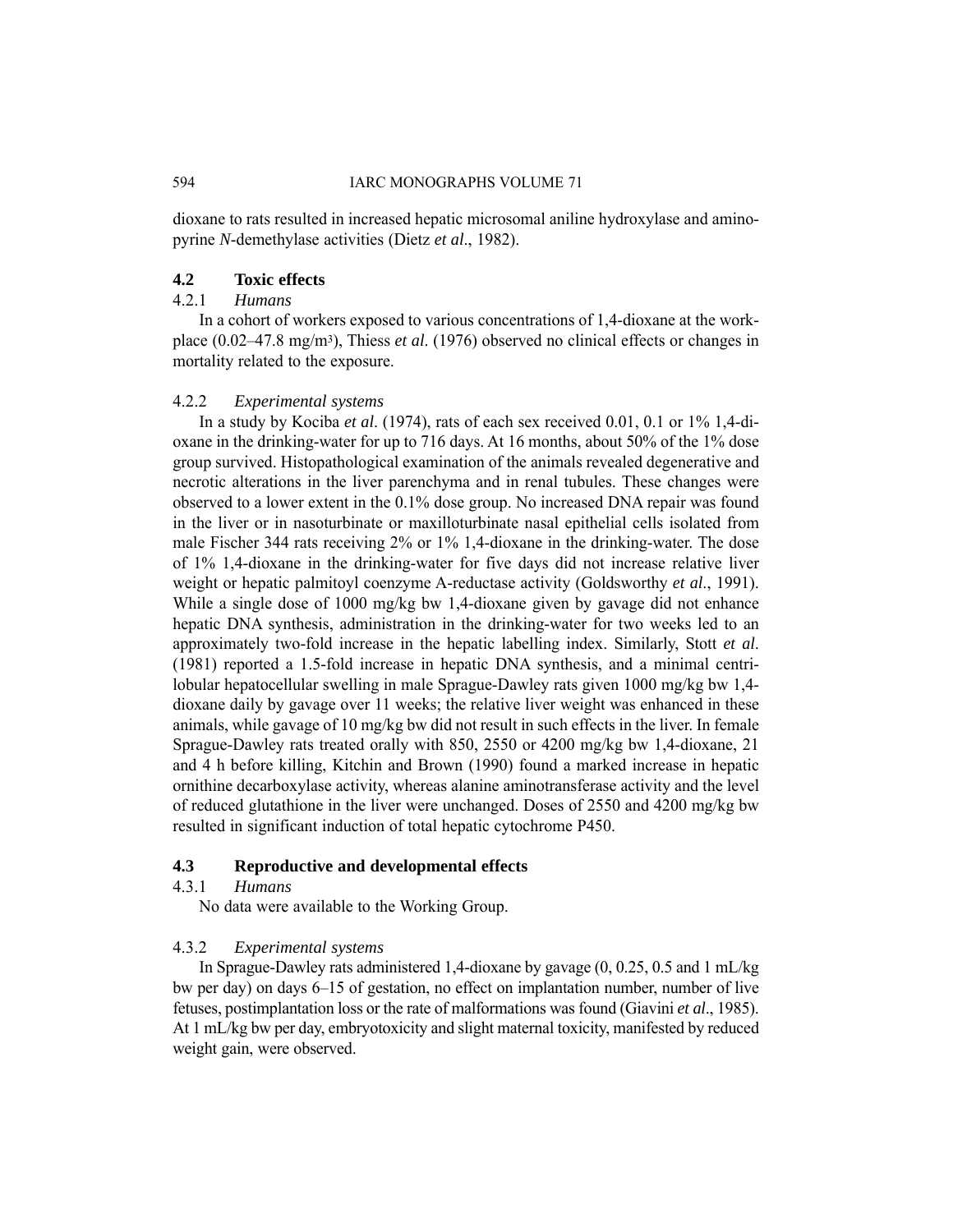#### 1.4-DIOXANE 595

#### **4.4 Genetic and related effects**

The toxicity (including genotoxicity) of 1,4-dioxane has been reviewed (DeRosa *et al*., 1996).

## 4.4.1 *Humans*

In lymphocytes obtained from six workers employed in 1,4-dioxane production and exposed to unspecified airborne levels of the compound for 6–15 years, no increase in chromosomal aberrations was found relative to that observed in an equal number of controls (Thiess *et al.*, 1996).

## 4.4.2 *Experimental systems* (see Table 1 for references)

1,4-Dioxane with or without metabolic activation did not induce differential DNA repair in *Escherichia coli* K-12 *uvrB/rec A* and was not mutagenic in *Salmonella typhimurium* or in L5178Y mouse lymphoma cells. In Chinese hamster ovary CHO cells, it did not cause chromosomal aberrations, although it did cause a slight increase in sister chromatid exchange in the absence of metabolic activation. It has also been reported to cause morphological transformation of BALB/c 3T3 mouse cells.

Oral administration of 1,4-dioxane to rats caused DNA strand breaks in liver cells. However, no covalent DNA binding was detected in rat liver. No induction of unscheduled DNA synthesis was observed in rat hepatocytes after either in-vivo treatment or in-vitro cell treatment with 1,4-dioxane, even when the animals had previously been exposed to 1% 1,4-dioxane for one week. In the same study, no induction of unscheduled DNA synthesis in rat nasal epithelial cells was observed.

Of three studies on the induction of bone-marrow micronuclei, one was negative for male C57BL/6 and CBA mice, one was inconclusive for male  $B6C3F<sub>1</sub>$  mice, while the third gave a clear positive result for male and female C57BL/6 mice and a negative result for male BALB/c mice, suggesting overall possible weak, strain-specific clastogenic activity.

## **5. Summary of Data Reported and Evaluation**

## **5.1 Exposure data**

Exposure to 1,4-dioxane may occur during its manufacture and its use as a solvent in a wide range of organic products. It has been detected in ambient air.

## **5.2 Human carcinogenicity data**

Deaths from cancer were not elevated in a single, small prospective study of workers exposed to low concentrations of dioxane.

#### **5.3 Animal carcinogenicity data**

1,4-Dioxane was tested for carcinogenicity by oral administration in mice, rats and guinea-pigs. It produced an increased incidence of hepatocellular adenomas and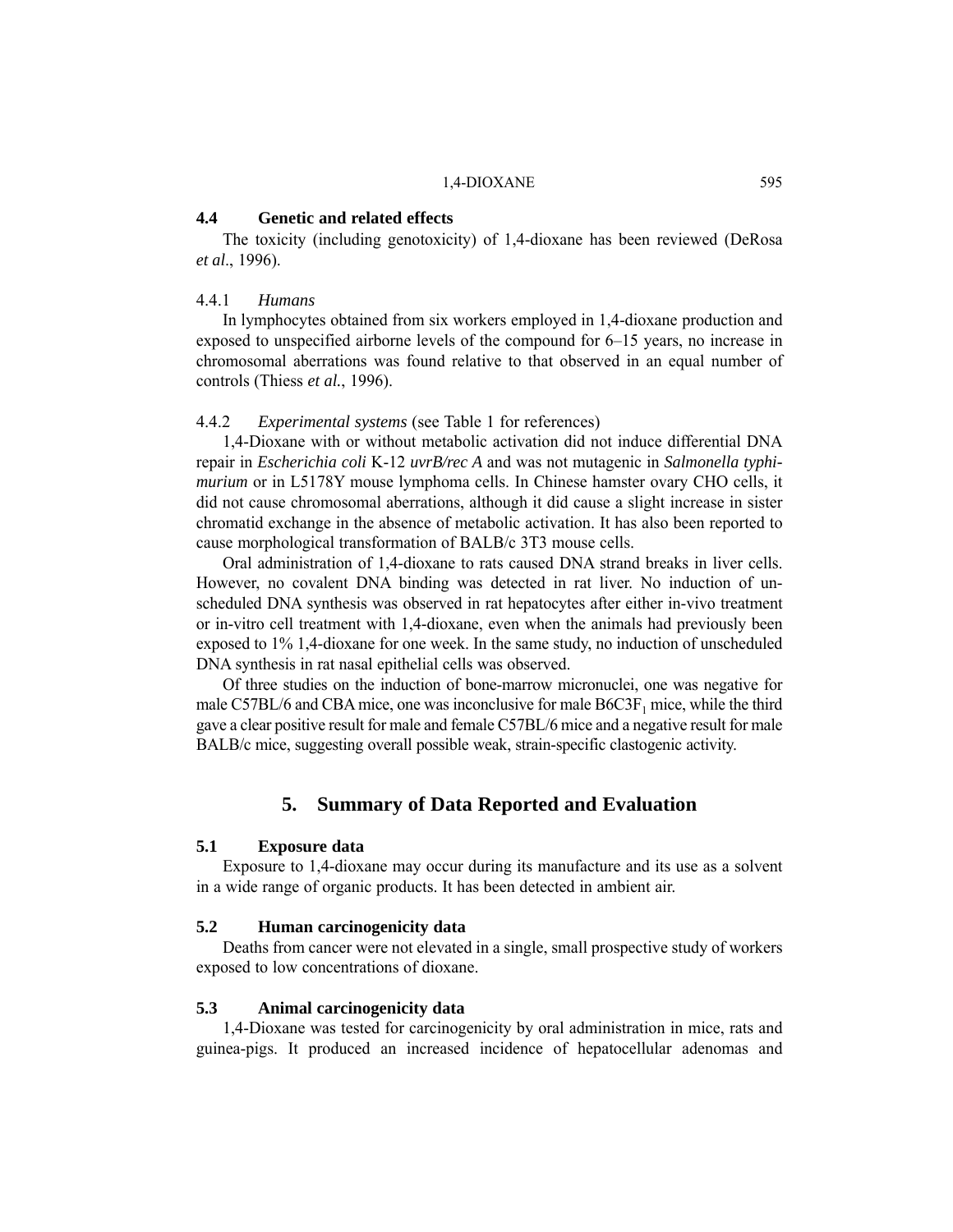| Test system                                                                    | Result <sup>a</sup>                         |                                          | Dose                      | Reference                      |
|--------------------------------------------------------------------------------|---------------------------------------------|------------------------------------------|---------------------------|--------------------------------|
|                                                                                | Without<br>exogenous<br>metabolic<br>system | With<br>exogenous<br>metabolic<br>system | $(LED \text{ or } HID)^b$ |                                |
| ERD, Escherichia coli K12 uvrB/recA strains, differential toxicity             |                                             |                                          | 101315                    | Hellmér & Bolcsfoldi<br>(1992) |
| SA0, Salmonella typhimurium TA100, reverse mutation                            |                                             |                                          | 51500                     | Stott et al. (1981)            |
| SA0, Salmonella typhimurium TA100, reverse mutation                            |                                             |                                          | 5000                      | Haworth et al. (1983)          |
| SA0, Salmonella typhimurium TA100, reverse mutation                            |                                             |                                          | NG                        | Khudoley et al. (1987)         |
| SA3, Salmonella typhimurium TA1530, reverse mutation                           |                                             |                                          | NG                        | Khudoley et al. (1987)         |
| SA5, Salmonella typhimurium TA1535, reverse mutation                           |                                             |                                          | 51500                     | Stott et al. (1981)            |
| SA5, Salmonella typhimurium TA1535, reverse mutation                           |                                             |                                          | 5000                      | Haworth et al. (1983)          |
| SA5, Salmonella typhimurium TA1535, reverse mutation                           |                                             |                                          | NG                        | Khudoley et al. (1987)         |
| SA7, Salmonella typhimurium TA1537, reverse mutation                           |                                             |                                          | 51500                     | Stott et al. (1981)            |
| SA7, Salmonella typhimurium TA1537, reverse mutation                           |                                             |                                          | 5000                      | Haworth et al. (1983)          |
| SA7, Salmonella typhimurium TA1537, reverse mutation                           |                                             |                                          | NG                        | Khudoley et al. (1987)         |
| SA8, Salmonella typhimurium TA1538, reverse mutation                           |                                             |                                          | 51500                     | Stott et al. (1981)            |
| SA9, Salmonella typhimurium TA98, reverse mutation                             |                                             |                                          | 51500                     | Stott et al. (1981)            |
| SA9, Salmonella typhimurium TA98, reverse mutation                             |                                             |                                          | 5000                      | Haworth et al. (1983)          |
| SA9, Salmonella typhimurium TA98, reverse mutation                             |                                             |                                          | NG                        | Khudoley et al. (1987)         |
| SCN, Saccharomyces cerevisiae D61M, aneuploidy                                 |                                             | NT                                       | $4.75\%$ in air           | Zimmermann et al. (1985)       |
| DMX, Drosophila melanogaster, sex-linked recessive lethal<br>mutations         |                                             |                                          | 35000 ppm feed            | Yoon et al. (1985)             |
| DMX, <i>Drosophila melanogaster</i> , sex-linked recessive lethal<br>mutations |                                             |                                          | 50000 ppm inj             | Yoon et al. (1985)             |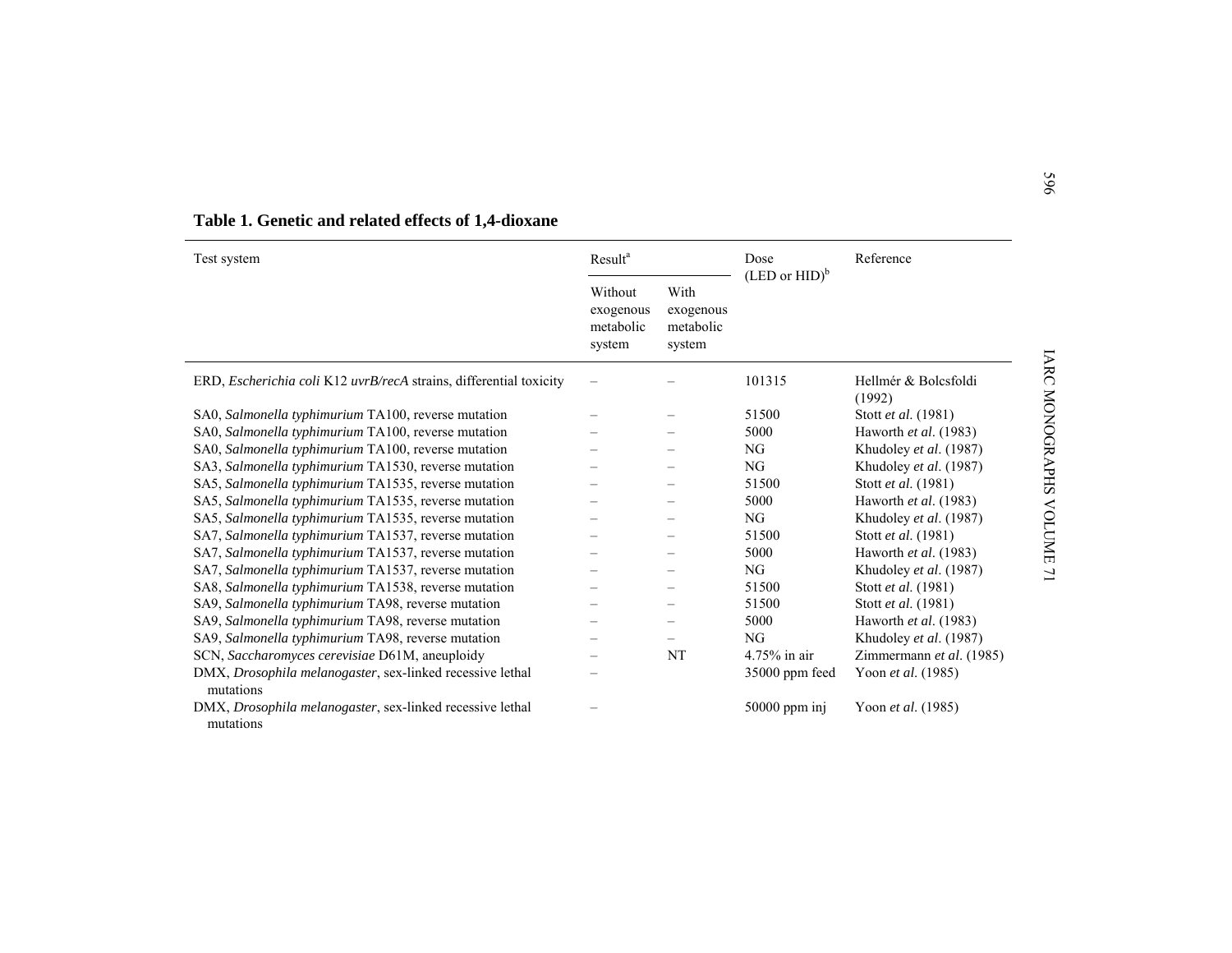# **Table 1 (contd)**

| Test system                                                                            | Result <sup>a</sup><br>Reference<br>Dose<br>$(LED \text{ or } HID)^b$ |                                          |                    |                            |
|----------------------------------------------------------------------------------------|-----------------------------------------------------------------------|------------------------------------------|--------------------|----------------------------|
|                                                                                        | Without<br>exogenous<br>metabolic<br>system                           | With<br>exogenous<br>metabolic<br>system |                    |                            |
| DIA, DNA strand breaks, cross-links or related damage, rat<br>hepatocytes in vitro     | $^+$                                                                  | <b>NT</b>                                | 26.4               | Sina et al. (1983)         |
| URP, Unscheduled DNA synthesis, rat primary hepatocytes in vitro                       | $\overline{-}^{\rm c}$                                                |                                          | 88                 | Goldsworthy et al. (1991)  |
| G5T, Gene mutation, mouse lymphoma L5178Y cells, tk locus<br><i>in vitro</i>           |                                                                       |                                          | 5000               | McGregor et al. (1991)     |
| SIC, Sister chromatid exchange, Chinese hamster ovary CHO cells<br>in vitro            | $^{(+)}$                                                              |                                          | 10520              | Galloway et al. (1987)     |
| CIC, Chromosomal aberrations, Chinese hamster ovary CHO cells<br>in vitro              | $\qquad \qquad -$                                                     |                                          | 10520              | Galloway et al. (1987)     |
| TBM, Cell transformation, BALB/c 3T3 mouse cells                                       | $^{+}$                                                                | <b>NT</b>                                | 2000               | Sheu <i>et al.</i> (1988)  |
| DVA, DNA strand breaks, Sprague-Dawley rat liver cells in vivo                         | $^{+}$                                                                |                                          | 2550 po $\times$ 1 | Kitchin & Brown (1990)     |
| UPR, Unscheduled DNA synthesis, male Sprague-Dawley rat<br>hepatocytes in vivo         |                                                                       |                                          | 1000 po $\times$ 1 | Goldsworthy et al. (1991)  |
| UVR, Unscheduled DNA synthesis, male Fischer 344 rat nasal<br>epithelial cells in vivo | $\overline{-}^c$                                                      |                                          | 1000 po $\times$ 1 | Goldsworthy et al. (1991)  |
| MVM, Micronucleus test, male and female C57BL/6 mouse<br>bone-marrow cells in vivo     | $\! + \!\!\!\!$                                                       |                                          | 900 po $\times$ 1  | Mirkova (1994)             |
| MVM, Micronucleus test, male BALB/c mouse bone-marrow cells<br>in vivo                 |                                                                       |                                          | 5000 po $\times$ 1 | Mirkova (1994)             |
| MVM, Micronucleus test, male $B6C3F_1$ mouse bone-marrow cells<br>in vivo              | $\overline{\mathcal{L}}$                                              |                                          | 2000 ip $\times$ 3 | McFee <i>et al.</i> (1994) |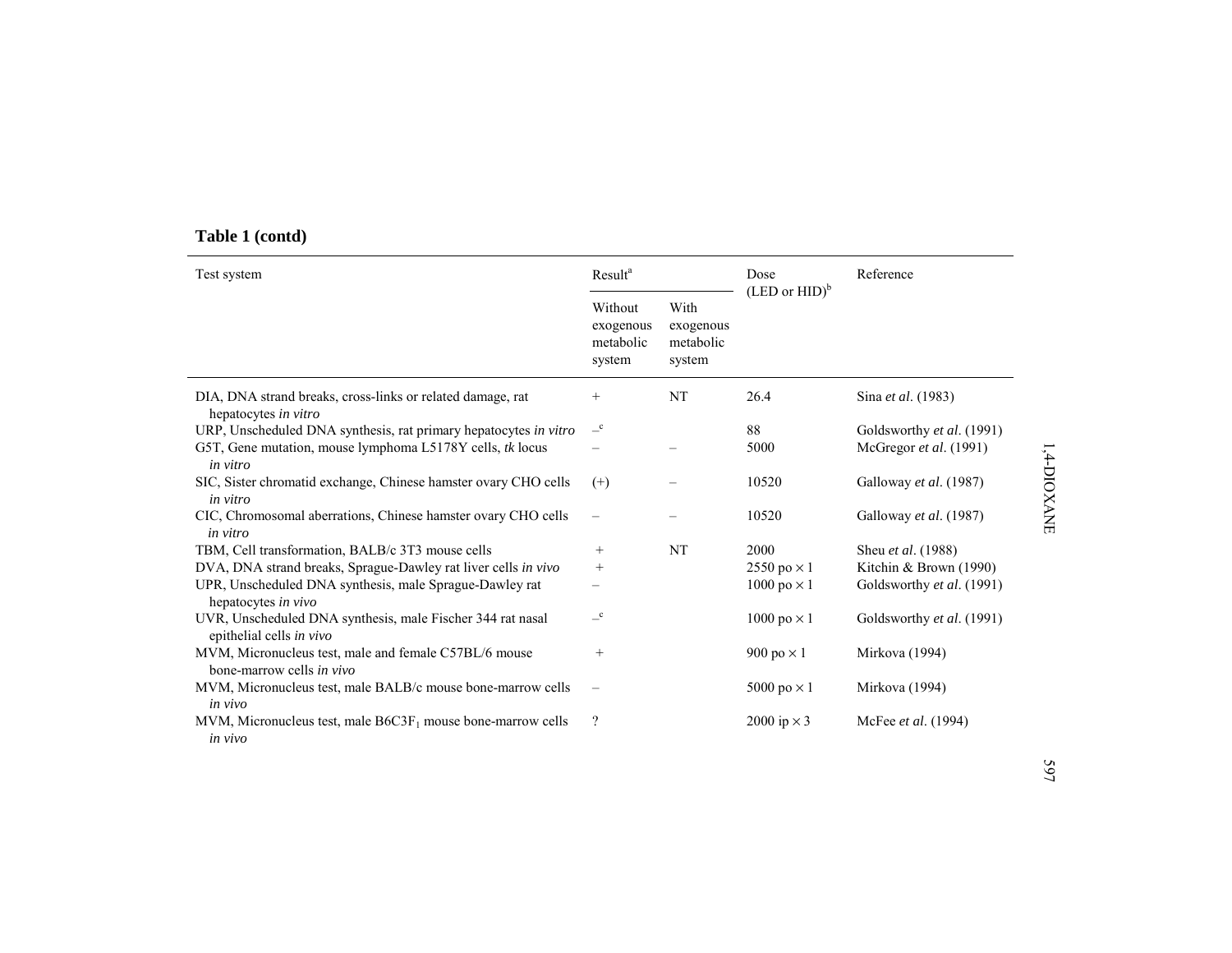|  | Table 1 (contd) |
|--|-----------------|
|  |                 |

| Table 1 (contd)                                                         |                                             |                                          |                           |                          |  |  |
|-------------------------------------------------------------------------|---------------------------------------------|------------------------------------------|---------------------------|--------------------------|--|--|
| Test system                                                             | Result <sup>a</sup>                         |                                          | Dose                      | Reference                |  |  |
|                                                                         | Without<br>exogenous<br>metabolic<br>system | With<br>exogenous<br>metabolic<br>system | $(LED \text{ or } HID)^b$ |                          |  |  |
| MVM, Micronucleus test, male C57BL/6 mouse bone-marrow cells<br>in vivo | $\overline{\phantom{0}}$                    |                                          | 3600 po $\times$ 1        | Tinwell $&$ Ashby (1994) |  |  |
| MVM, Micronucleus test, male CBA mouse bone-marrow cells<br>in vivo     |                                             |                                          | 1800 po $\times$ 1        | Tinwell $&$ Ashby (1994) |  |  |
| BVD, Binding (covalent) to DNA, rat liver cells in vivo                 |                                             |                                          | 1000 po $\times$ 1        | Stott et al. (1981)      |  |  |

oral; ip, intraperitoneal

 $\epsilon$  With or without pretreatment with 1% dioxane in drinking-water for one week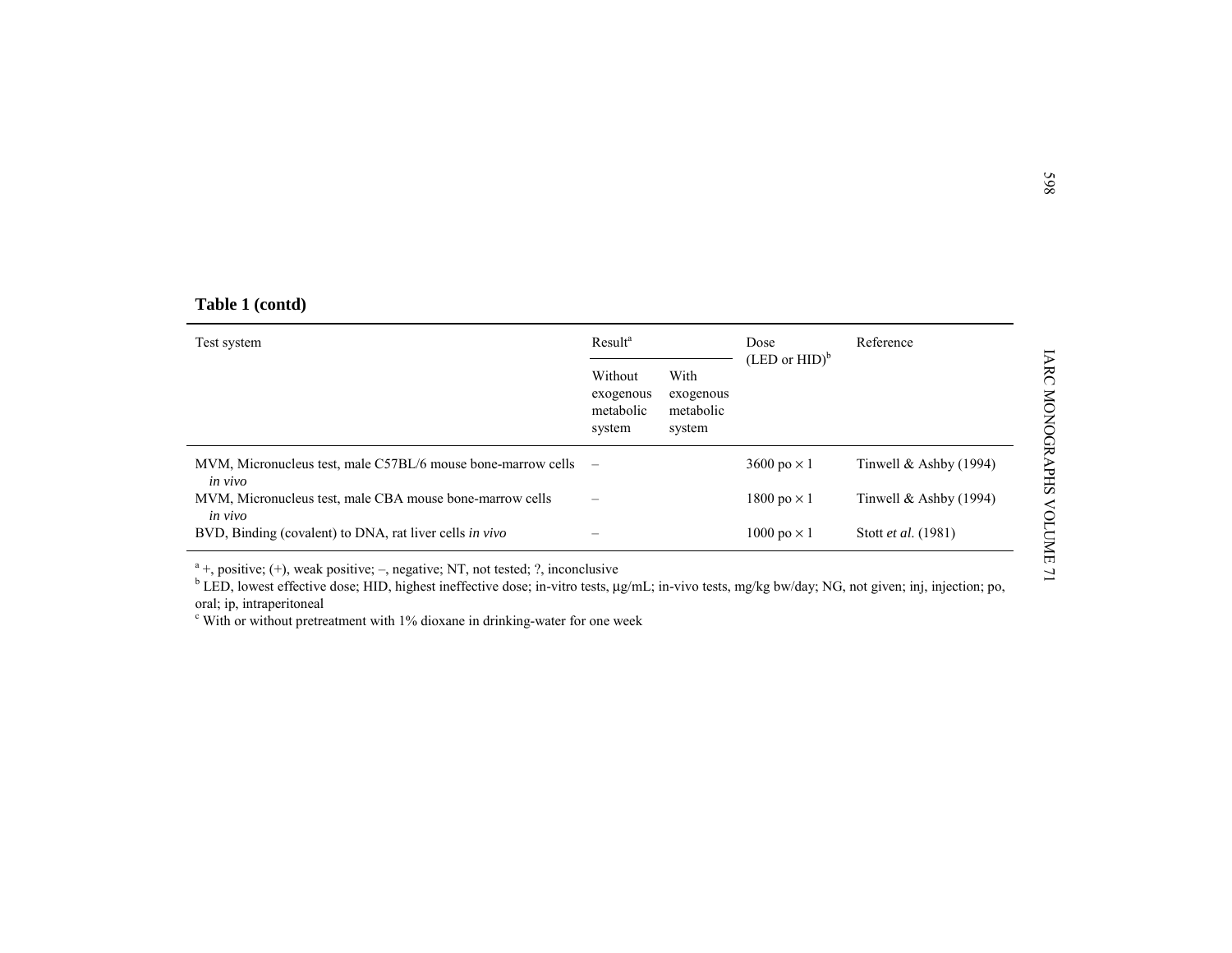#### 1.4-DIOXANE 599

carcinomas in mice, tumours of the nasal cavity, liver subcutaneous tissues, mammary gland and peritoneal mesotheliomas in rats and tumours of the liver and gall-bladder in guinea-pigs. No increase in tumours was seen in rats following inhalation exposure. In the mouse-lung adenoma assay, intraperitoneal injection of 1,4-dioxane increased the incidence of lung tumours in males; no such effect was seen following oral administration. In a two-stage liver foci assay in rats, 1,4-dioxane showed promoting activity.

## **5.4 Other relevant data**

1,4-Dioxane is rapidly absorbed upon inhalation or after oral administration, but its penetration of skin is poor. The major metabolite is β-hydroxyethoxyacetic acid, which is rapidly excreted. In rats, the elimination of 1,4-dioxane and its metabolites is progressively delayed as doses are increased, indicating saturation of metabolism.

No clinical signs or changes in mortality were found in a cohort of exposed workers. In rats, 1,4-dioxane produces degenerative and necrotic changes in liver and renal tubules. High doses can significantly increase the total hepatic cytochrome P450 content.

No reproductive effects of 1,4-dioxane exposure of rats have been reported.

Most of the broad of tests for genotoxic activity have produced negative results, but positive results were obtained in a cell transformation assay and conflicting results were obtained in mouse bone-marrow cell tests for micronucleus induction.

## **5.5 Evaluation**

There is *inadequate evidence* in humans for the carcinogenicity of 1,4-dioxane.

There is *sufficient evidence* in experimental animals for the carcinogenicity of 1,4-dioxane.

#### **Overall evaluation**

1,4-Dioxane is *possibly carcinogenic to humans (Group 2B)*.

# **6. References**

American Conference of Governmental Industrial Hygienists (1991) *Documentation of the Threshold Limit Values and Biological Exposure Indices*, 6th Ed., Vol. 1, Cincinnati, OH, pp. 512–515

- American Conference of Governmental Industrial Hygienists (1997) *1997 TLVs*® *and BEIs*®, Cincinnati, OH, p. 23
- Braun, W.H. & Young, J.D. (1977) Identification of β-hydroxyethoxyacetic acid as the major urinary metabolite of 1,4-dioxane in the rat. *Toxicol. appl. Pharmacol*., **39**, 33–38
- Budavari, S., ed. (1996) *The Merck Index*, 12th Ed., Whitehouse Station, NJ, Merck & Co., p. 559
- Buffler, P.A., Wood, S.M., Suarez, L. & Kilian, D.J. (1978) Mortality follow-up of workers exposed to 1,4-dioxane. *J. occup. Med.*, **20**, 255–259
- DeRosa, C.T., Wilbur, S., Holler, J., Richter, P. & Stevens, Y.-W. (1996) Health evaluation of 1,4 dioxane. *Toxicol. ind. Health*, **12**, 1–43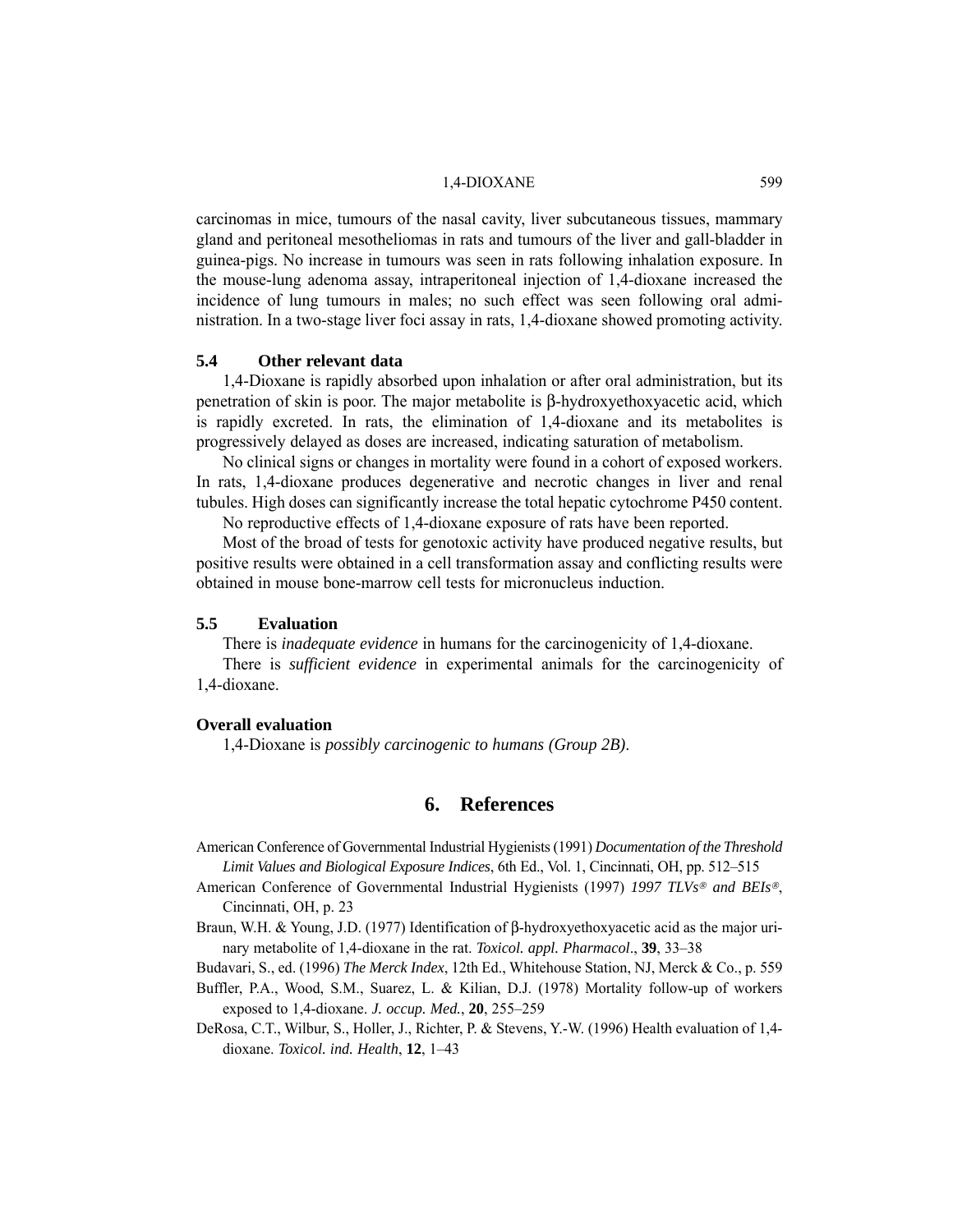- Dietz, F.K., Stott, W.T. & Ramsey, J.C. (1982) Nonlinear pharmacokinetics and their impact on toxicology: illustrated with dioxane. *Drug Metab. Rev*., **13**, 963–981
- ECETOC (1983) *Joint Assessment of Commodity Chemicals*, No. 2, *1,4-Dioxane*, Brussels, European Chemical Industry Ecology and Toxicology Centre
- Galloway, S.M., Armstrong, M.J., Reuben, C., Colman, S., Brown, B., Cannon, C., Bloom, A.D., Nakamura, F., Ahmed, M., Duk, S., Rimpo, J., Margolin, B.H., Resnick, M.A., Anderson, B. & Zeiger, E. (1987) Chromosome aberrations and sister chromatid exchanges in Chinese hamster ovary cells: evaluations of 108 chemicals. *Environ. mol. Mutag*., **10**, 1–175
- Giavini, E., Vismara, C. & Broccia, L.M. (1985) Teratogenesis study of dioxane in rats. *Toxicol. Lett.*, **26**, 85–88
- Goldsworthy, T.L., Monticello, T.M., Morgan, K.T., Bermudez, E., Wilson, D.M., Jäckh, R. & Butterworth, B.E. (1991) Examination of potential mechanisms of carcinogenicity of 1,4 dioxane in rat nasal epithelial cells and hepatocytes. *Arch. Toxicol*., **65**, 1–9
- Haworth, S., Lawlor, T., Mortelmans, K., Speck, W. & Zeiger, E. (1983) *Salmonella* mutagenicity test results for 250 chemicals. *Environ. Mutagenesis*, **Suppl. 1**, 3–142
- Hellmér, L. & Bolcsfoldi, G. (1992) An evaluation of the *E. coli* K-12 *uvrB/recA* DNA repair hostmediated assay. I. In-vitro sensitivity of the bacteria to 61 compounds. *Mutat. Res*., **272**, 145–160
- IARC (1976) *IARC Monographs on the Evaluation of the Carcinogenic Risk of Chemicals to Man*, Vol. 11, *Cadmium, Nickel, Some Epoxides, Miscellaneous Industrial Chemicals and General Considerations on Volatile Anaesthetics*, Lyon, pp. 247–256
- IARC (1987) *IARC Monographs on the Evaluation of Carcinogenic Risks to Humans*, Suppl. 7, *Overall Evaluations of Carcinogenicity: An Updating of* IARC Monographs *Volumes 1 to 42*, Lyon, p. 201
- International Labour Office (1991) *Occupational Exposure Limits for Airborne Toxic Substances*, 3rd Ed. (Occupational Safety and Health Series No. 37), Geneva, pp. 178–179
- Khudoley, V.V., Mizgireuv, I. & Pliss, G.B. (1987) The study of mutagenic activity of carcinogens and other chemical agents with Salmonella typhimurium assays: testing of 126 compounds. *Arch. Geschwulstforsch*., **57**, 453–462
- Kitchin, K.T. & Brown, J.L. (1990) Is 1,4-dioxane a genotoxic carcinogen? *Cancer Lett.*, **53**, 67–71
- Kociba, R.J., McCollister, S.B., Park, C., Torkelson, T.R. & Gehring, P.J. (1974) 1,4-Dioxane. I. Results of a 2-year ingestion study in rats. *Toxicol. appl. Pharmacol.*, **30**, 275–286
- Lewis, R.J., Jr (1993) *Hawley's Condensed Chemical Dictionary*, 12th Ed., New York, Van Nostrand Reinhold, p. 426
- Lundberg, I., Högberg, J., Kronevi, T. & Holmberg, B. (1987) Three industrial solvents investigated for tumor promoting activity in the rat liver. *Cancer Lett.*, **36**, 29–33
- Maronpot, R.R., Shimkin, M.B., Witschi, H.P., Smith, L.H. & Cline, J.M. (1986) Strain A mouse pulmonary tumor test results for chemicals previously tested in the National Cancer Institute carcinogenicity tests. *J. natl Cancer Inst.*, **76**, 1101–1112
- McFee, A.F., Abbott, M.G., Gulati, D.K. & Shelby, M.D. (1994) Results of mouse bone marrow micronucleus studies on 1,4-dioxane. *Mutat. Res*., **322**, 141–150
- McGregor, D.B., Brown, A.G., Howgate, S., McBride, D., Riach, C. & Caspary, W.J. (1991) Res-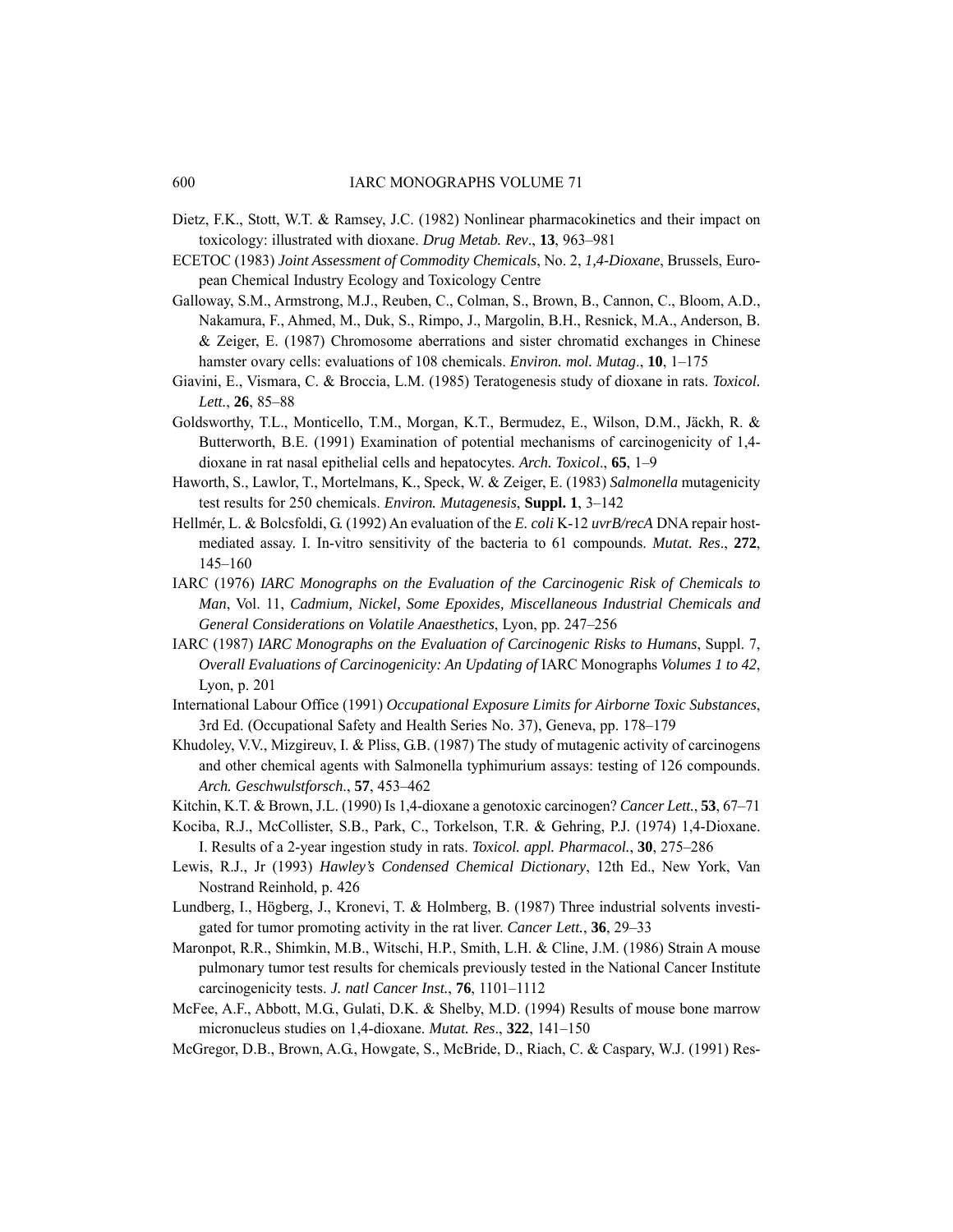#### 1,4-DIOXANE 601

ponses of the L5178Y mouse lymphoma cell forward mutation assay. V: 27 coded chemicals. *Environ. mol. Mutag*., **17**, 196–219

- Mirkova, E.T. (1994) Activity of the rodent carcinogen 1,4-dioxane in the mouse bone marrow micronucleus assay. *Mutat. Res*., **322**, 141–150
- Sheu, C.W., Moreland, F.M., Lee, J.K. & Dunkel, V.C. (1988) In vitro BALB/3T3 cell transformation assay of nonoxynol-9 and 1,4-dioxane. *Environ. mol. Mutag*., **11**, 41–48
- Sina, J.F., Bean, C.L., Dysart, G.R., Taylor, V.I. & Bradley, M.O. (1983) Evaluation of the alkaline elution/rat hepatocyte assay as a predictor of carcinogenic/mutagenic potential. *Mutat. Res.*, **113**, 357–391
- Stoner, G.D., Conran, P.B., Greisiger, E.A., Stober, J., Morgan, M. & Pereira, M.A. (1986) Comparison of two routes of chemical administration on the lung adenoma response in strain A/J mice. *Toxicol. appl. Pharmacol.*, **82**, 19–31
- Stott, W.T., Quast, J.F. & Watanabe, P.G. (1981) Differentiation of the mechanisms of oncogenicity of 1,4-dioxane and 1,3-hexachlorobutadiene in the rat. *Toxicol. appl. Pharmacol*., **60**, 287–300
- Thiess, A.M., Tress, E. & Fleig, I. (1976) Results from an occupational medical investigation of employees exposed to dioxane. *Arbeitsmed. Sozialmed. Präventivmed.*, **11**, 34–46 (in German)
- Tinwell, H. & Ashby, J. (1994) Activity of 1,4-dioxane in mouse bone marrow micronucleus assays. *Mutat. Res*., **322**, 141–150
- United States National Library of Medicine (1997*) Hazardous Substances Data Bank (HSDB)*, Bethesda, MD [Record No. 81]
- Verschueren, K. (1996) *Handbook of Environmental Data on Organic Chemicals*, 3rd Ed., New York, Van Nostrand Reinhold, pp. 873–875
- WHO (1993) *Guidelines for Drinking Water Quality*, 2nd Ed., Vol. 1, *Recommendations*, Geneva
- Woo, Y.T., Arcos, J.C., Argus, M.F., Griffin, G.W. & Nishiyama, K. (1977a) Structural identification of p-dioxane-2-one as the major urinary metabolite of p-dioxane. *Naunyn-Schmiedeberg's Arch. Pharmacol*., **299**, 283–287
- Woo, Y.T., Argus, M.F. & Arcos, J.C. (1977b) Metabolism *in vivo* of dioxane: effect of inducers and inhibitors of hepatic mixed-function oxidases. *Biochem. Pharmacol*., **25**, 1539–1542
- Woo, Y.T., Argus, M.F. & Arcos, J.C. (1978) Effect of mixed-function oxidase modifiers on metabolism and toxicity of the oncogene dioxane. *Cancer Res*., **38**, 1621–1625
- Yamazaki, K., Ohno, H., Asakura, M., Narumi, A., Ohbayashi, H., Fujita, H., Ohnishi, M., Katagiri, T., Senoh, H., Yamanouchi, K., Nakayama, E., Yamamoto, S., Noguchi, T. Nagano, K., Enomoto, M. & Sakabe, H. (1994) Two-year toxicological and carcinogenesis studies of 1, 4-dioxane in F344 rats and BDF1 mice. Drinking studies. *Proceedings on the Second Asia-Pacific Symposium on Environmental and Occupational Health, Environmental and Occupational Chemical Hazards (2)*, Kobe University, pp. 193–198
- Yoon, J.S., Mason, J.M., Valencia, R., Woodruff, R.C. & Zimmering, S. (1985) Chemical mutagenesis testing in *Drosophila*. IV. Results of 45 coded compounds tested for the National Toxicology Program. *Environ. Mutagenesis*, **7**, 349–367
- Young, J.D., Braun, W.H., Gehring, P.J., Horvath, B. & Daniel, R.L. (1976) 1,4-Dioxane and βhydroxyethoxyacetic acid excretion in urine of humans exposed to dioxane vapours. *Toxicol.*